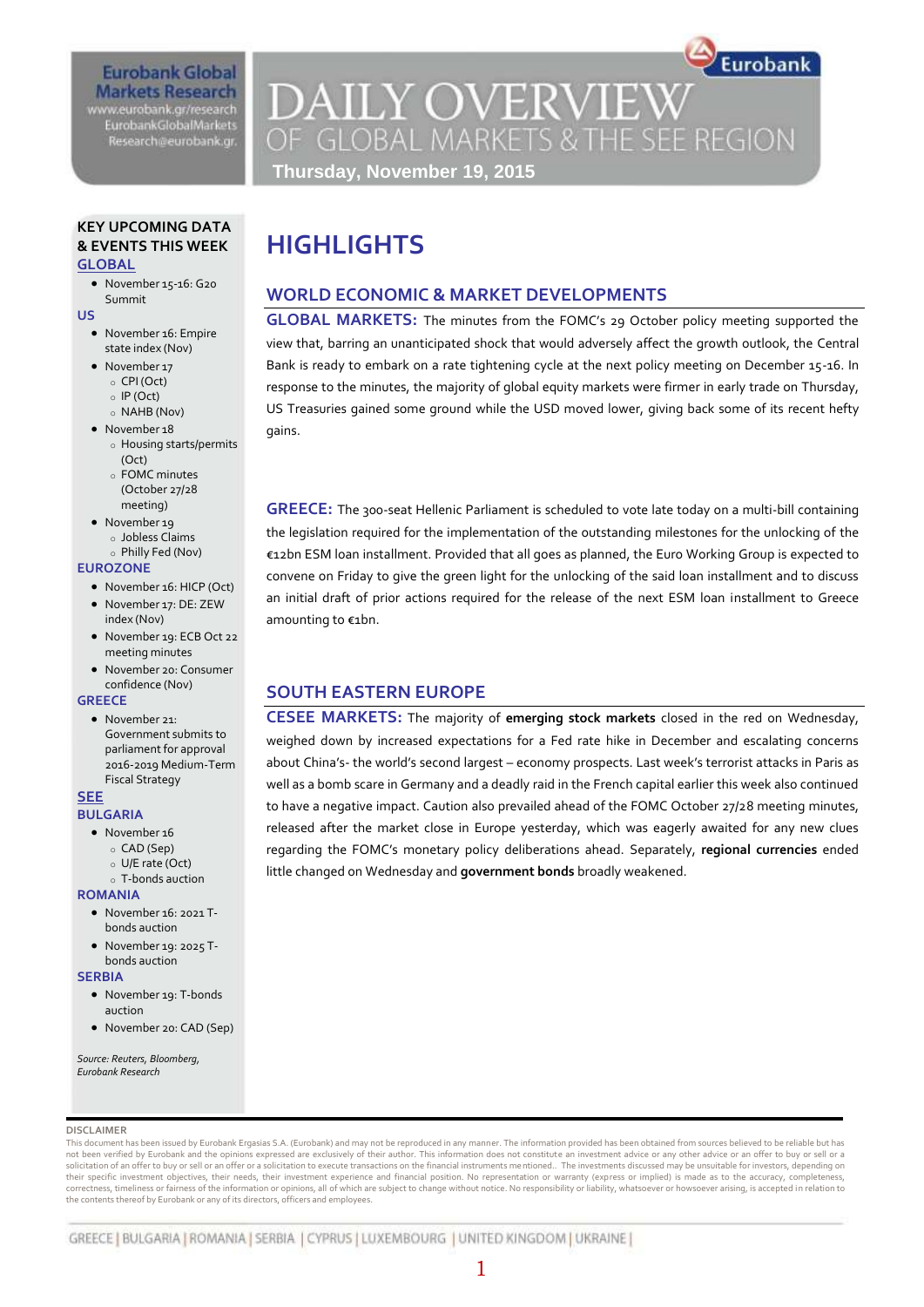November 14, 2013



November 19, 2015









*Source: Reuters, Bloomberg, Eurobank Research*

# **Latest world economic & market developments**

# **GLOBAL MARKETS**

**AILY OVERVIEW** 

The minutes from the FOMC's 29 October policy meeting, which were released yesterday, did little to alter market expectations of a December Fed rate hike. In more detail, the minutes supported the view that, barring an unanticipated shock that would adversely affect the growth outlook, the Fed is ready to embark on a rate tightening cycle at the next policy meeting on December 15-16. The majority of policy members judged that downside risks from the world economy and global financial markets "had abated" and the pace of rate tightening ahead will be gradual, dependent on the outlook of the domestic economy. In response to the FOMC minutes, the majority of global equity markets were firmer in early trade on Thursday and US Treasuries gained some ground. Long-dated bonds outperformed with the 2/10-yr yield curve undertaking some bullish flattening. The corresponding spread was standing close to 138.7bps in European trade at the time of writing, the narrowest since mid-April, and c. 1bps lower compared to the prior session's closing level. In FX, the USD moved lower giving back some of its recent hefty gains with the DXY hovering around 99.360 after hitting a seven-month high of 99.745 on Wednesday. Looking at today's calendar, focus is on the minutes from the October ECB policy meeting, which are expected to reinforce market expectations for further policy stimulus at the December policy meeting.

### **GREECE**

The 300-seat Hellenic Parliament is scheduled to vote late today on a multi-bill containing the legislation required for the implementation of the outstanding milestones for the unlocking of the €12bn ESM loan installment. Provided that all goes as planned, the Euro Working Group is expected to convene on Friday to give the green light for the unlocking of the said loan installment and to discuss an initial draft of prior actions required for the release of the next ESM loan installment to Greece, amounting to €1bn. According to press reports, that set of milestones will incorporate a number of contentious and politically sensitive items including, inter alia: (a) additional pension reforms; (b) abolishment of the preferential tax treatment for agricultural income and overhaul of the income tax code; and (c) establishment of an independent Privatization Fund. The EC/ECB/IMF/ESM mission heads are reportedly expected to depart from Athens on Friday and return by early December, on the assumption that the set of prior actions related to the release of the €1bn ESM loan installment will have been fulfilled by the Greek side.

ppetropoulou@eurobank.gr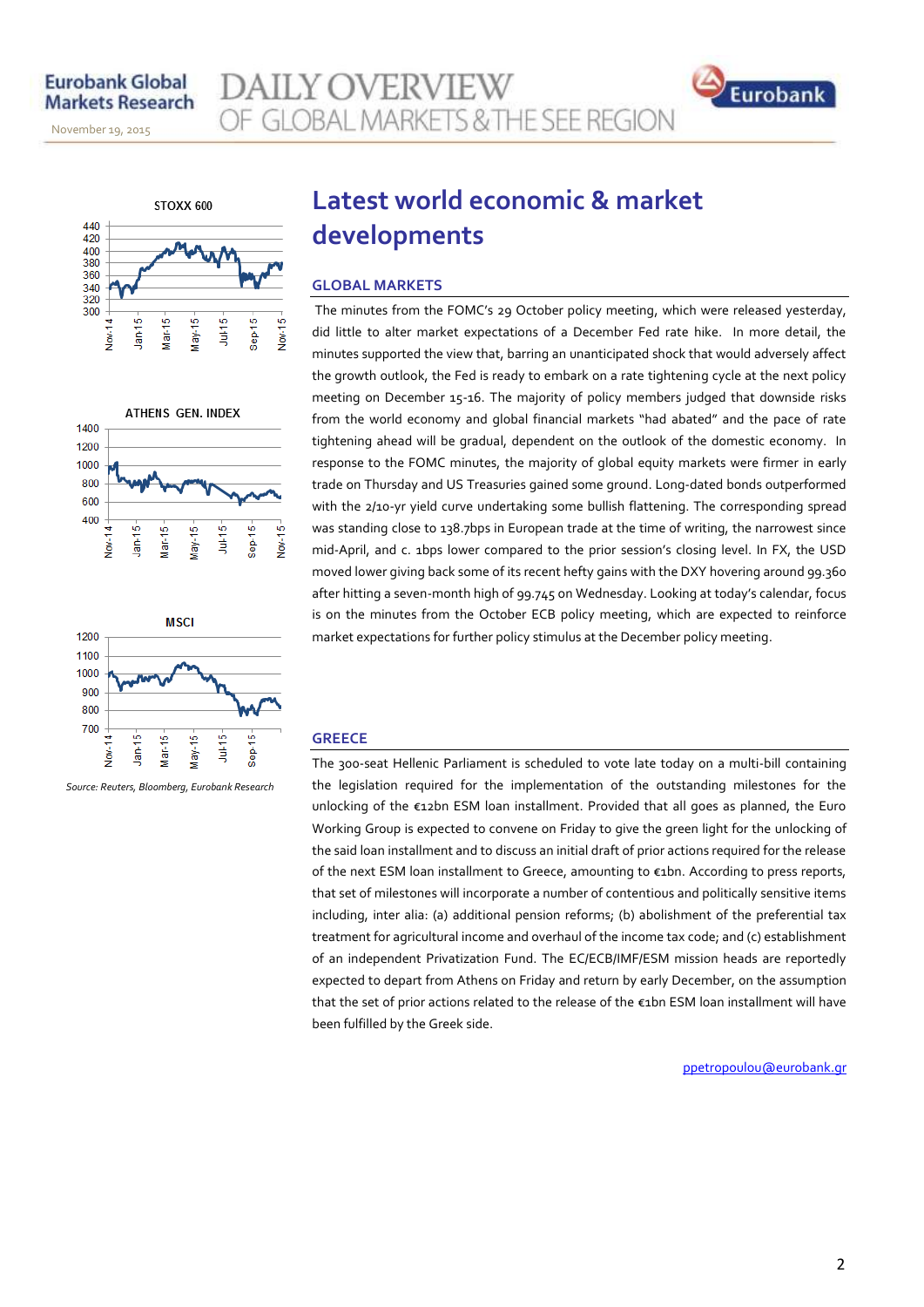# **Eurobank Global Markets Research**

November 14, 2013

November 19, 2015

**AILY OVERVIEW** OF GLOBAL MARKETS & THE SEE REGION



| <b>BULGARIA: Indicators</b> | 2014e              | <b>2015f</b> | 2016f  |  |  |
|-----------------------------|--------------------|--------------|--------|--|--|
| Real GDP growth %           | 1.7                | 2.1          | 2.5    |  |  |
| $CPI(pa, yoy \%)$           | $-1.4$             | 0.2          | 0.8    |  |  |
| Budget Balance/GDP*         | $-3.7$             | $-2.0$       | $-2.4$ |  |  |
| Current Account/GDP         | 0.9                | 20           | 1.5    |  |  |
| <b>EUR/BGN</b> (eop)        | 1.9558             |              |        |  |  |
|                             | 2014 current 2015f |              |        |  |  |
| Policy Rate (eop)           |                    | N/A          |        |  |  |

*\* on a cash basis*

*Source: Reuters, Bloomberg, Eurobank Research, National Authorities*

| <b>CYPRUS: Indicators</b>  | 2014e  | 2015f  | 2016f  |
|----------------------------|--------|--------|--------|
| Real GDP growth %          | $-2.3$ | 12     | 1.6    |
| НІСР (ра, уоу %)           | $-0.3$ | $-21$  | $-0.4$ |
| <b>Budget Balance/GDP*</b> | $-0.2$ | $-1.3$ | 0.1    |
| Current Account/GDP        | $-5.1$ | $-5.5$ | -4.5   |
| * ESA 2010                 |        |        |        |

*Source: Reuters, Bloomberg, Eurobank Research, National Authorities*

| ROMANIA: Indicator: 2014e   |        | 2015f   | 2016f  |
|-----------------------------|--------|---------|--------|
| Real GDP growth %           | 2.9    | 3.4     | 3.8    |
| CPI (pa, yoy %)             | 1.1    | $-0.8$  | 0.5    |
| <b>Budget Balance/GDP *</b> | $-1.9$ | $-1.9$  | $-2.8$ |
| Current Account/GDP         | $-0.4$ | $-0.7$  | $-1.0$ |
| <b>EUR/RON</b> (eop)        | 4.40   | 4.45    | 4.40   |
|                             | 2014   | current | 2015f  |
| Policy Rate (eop)           | 1.75   | 1.75    | 1.75   |

*\* on a cash basis*

*Source: Reuters, Bloomberg, Eurobank Research, National Authorities*

| <b>SERBIA: Indicators</b>                      | 2014e                    | 2015f  | 2016f  |  |  |  |  |  |  |
|------------------------------------------------|--------------------------|--------|--------|--|--|--|--|--|--|
| Real GDP growth %                              | $-1.8$                   | 1.0    | 2.0    |  |  |  |  |  |  |
| CPI (pa, yoy %)                                | 2.1                      | 1.7    | 3.5    |  |  |  |  |  |  |
| <b>Budget Balance/GDP</b>                      | $-6.7$                   | $-3.5$ | $-4.6$ |  |  |  |  |  |  |
| Current Account/GDP                            | $-6.0$                   | $-4.3$ | $-4.1$ |  |  |  |  |  |  |
| EUR/RSD (eop)                                  | 120.96                   | 122.00 | 124.00 |  |  |  |  |  |  |
|                                                | 2015f<br>2014<br>current |        |        |  |  |  |  |  |  |
| Policy Rate (eop)                              | 8.00                     | 4.50   | 4.00   |  |  |  |  |  |  |
| Source: Reuters, Bloomberg, Eurobank Research, |                          |        |        |  |  |  |  |  |  |

*National Authorities*



| <b>Credit Ratings</b>              |                |       |             |  |  |  |  |  |  |
|------------------------------------|----------------|-------|-------------|--|--|--|--|--|--|
| Moody's<br>Fitch<br>S&P<br>L-T ccv |                |       |             |  |  |  |  |  |  |
| <b>SERBIA</b>                      | B <sub>1</sub> | RR-   | $B+$        |  |  |  |  |  |  |
| <b>ROMANIA</b>                     | Baa3           | RRR-  | <b>BBB-</b> |  |  |  |  |  |  |
| <b>BULGARIA</b>                    | Baa2           | $BB+$ | BBB-        |  |  |  |  |  |  |
| <b>CYPRUS</b>                      | R3             | RR-   | R+          |  |  |  |  |  |  |

*Source: IMF, EC, Reuters, Bloomberg, National Authorities, Eurobank Research*

# **Latest world economic & market developments in the CESEE region**

# **CESEE MARKETS**

The majority of **emerging stock markets** closed in the red on Wednesday, weighed down by increased expectations for a Fed rate hike in December and escalating concerns about China's- the world's second largest economy-prospects. Chinese President Xi Jinping cited yesterday downside risks to growth, while the recovery in domestic property prices appeared to decelerate in October due to a supply glut. Last week's terrorist attacks in Paris as well as a bomb scare in Germany and a deadly raid in the French capital earlier this week also continued to have a negative impact. Caution also prevailed ahead of the FOMC October 27/28 meeting minutes, released after the market close in Europe yesterday, which was eagerly awaited for any new clues regarding the FOMC's monetary policy deliberations ahead.

Against this backdrop, the MSCI Emerging Markets index ended modestly lower yesterday, compared to the prior session's settlement. Trailing losses in European equity markets, most bourses in the CESEE region closed in the red. Ukraine's PFTS and Serbia's BELEX15 led the losses, falling by ca 0.8-1.4%. On the other hand, Hungary's BUX and Romania's BETI bucked the negative trend to close modestly higher on the day.

Separately, **regional currencies** ended little changed on Wednesday and **government bonds** broadly weakened. In FX markets, the Polish zloty fared worse than most of its CESEE peers having slightly eased in the aftermath of new Prime Minister Beata Szydlo's first speech on government policies, where she announced planned increases in public spending aimed at supporting the domestic economy. The ruling Law and Justice party (PiS) had pledged during its pre-election campaign ahead of the October  $25^{th}$  general elections, among others, to impose higher taxation on banks, lower the retirement age and boost economic activity via the adoption of fiscal and monetary stimulus. Its decisive victory fanned worries over a shift towards a more populist agenda, raising concerns about the country's medium-term growth outlook. Along these lines, the EUR/PLN hit a multi-day high near 4.2630 in European trade on Wednesday before recovering some ground shortly after. The pair remains not too far from a 7-month high of 4.2953 hit in late October, a few days after the general elections. Elsewhere, the Hungarian forint gained ground hitting a 2-week peak at 310.19 against the euro amid increased expectations for an upgrade by Fitch on the country's sovereign credit rating on Friday.

CESEE **focus today** turns to T-bond auctions in Romania and Serbia, yet in view of a relatively light calendar for the remainder of the week in the region, global developments remain centre stage.

[gphoka@eurobank.gr](mailto:gphoka@eurobank.gr)

#### 3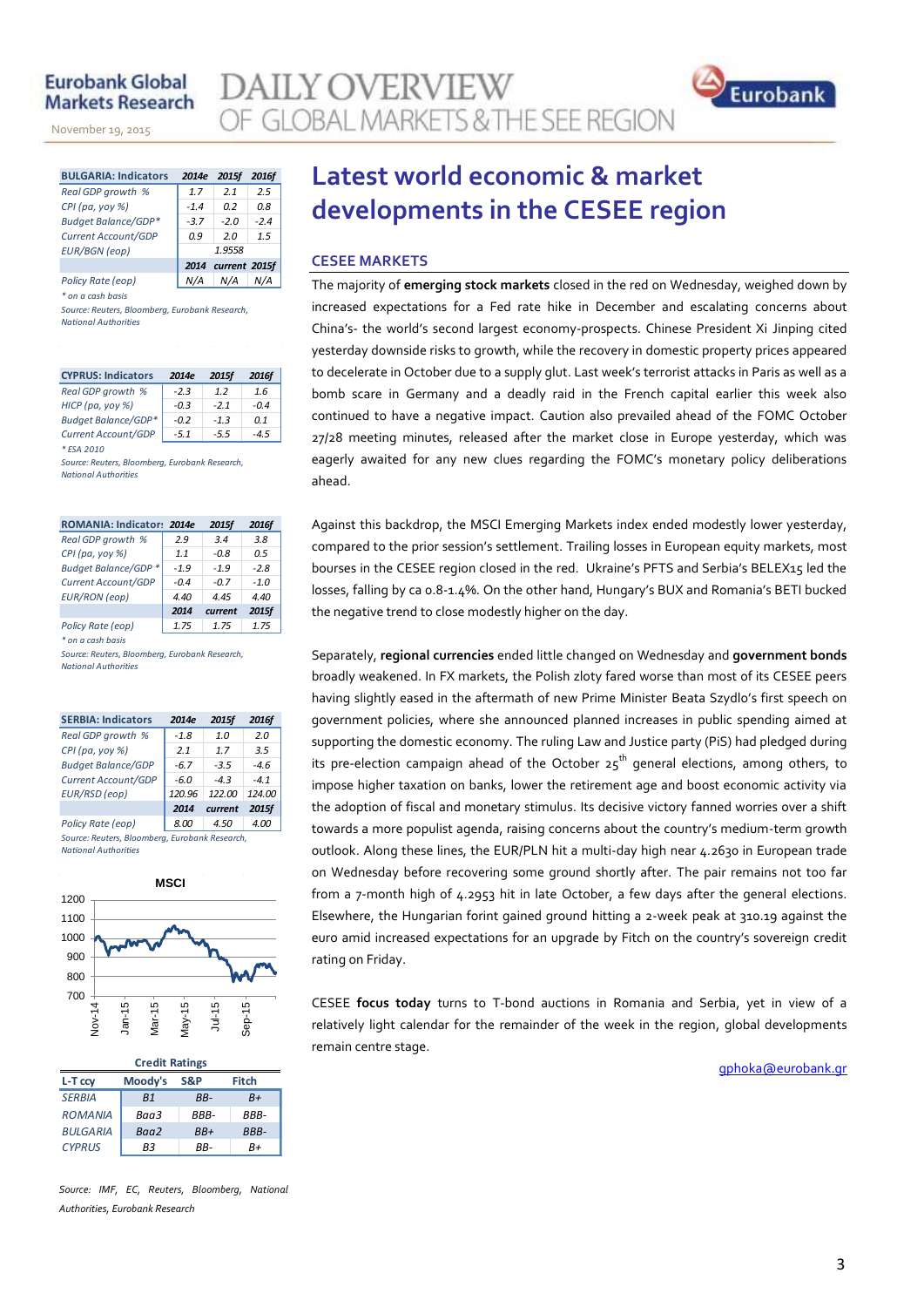# **Eurobank Global Markets Research**

November 19, 2015

**DAILY OVERVIEW**<br>OF GLOBAL MARKETS & THE SEE REGION



November 14, 2013

|                      | <b>GLOBAL MARKETS</b> |         |             |              |        |         |             |                         |      |                  |                     |                    |      |         |             |
|----------------------|-----------------------|---------|-------------|--------------|--------|---------|-------------|-------------------------|------|------------------|---------------------|--------------------|------|---------|-------------|
| <b>Stock markets</b> |                       |         |             | <b>FOREX</b> |        |         |             | <b>Government Bonds</b> |      |                  |                     | <b>Commodities</b> |      |         |             |
|                      | Last                  | ΔD      | <b>AYTD</b> |              | Last   | ΔD      | <b>AYTD</b> | (yields)                | Last | <b>ADbps</b>     | $\triangle$ YTD bps |                    | Last | ΔD      | <b>AYTD</b> |
| S&P 500              | 2059.02               | 0.4%    | 0.0%        | EUR/USD      | 1.0664 | 0.2%    | $-11.9%$    | $UST - 10vr$            | 2.29 |                  | 12                  | GOLD               | 1068 | $-0.2%$ | $-9.8%$     |
| Nikkei 225           | 19649.18              | 0.1%    | 12.6%       | GBP/USD      | 1.5217 | 0.0%    | $-2.3%$     | Bund-10vr               | 0.53 | $\boldsymbol{o}$ |                     | <b>BRENT CRUDE</b> | 44   | 1.6%    | $-22.8%$    |
| STOXX 600            | 378.88                | $-0.3%$ | 10.6%       | USD/JPY      | 123.44 | $0.0\%$ | $-3.0%$     | $JGB - 10yr$            | 0.30 | 0                | -3                  | <b>LMEX</b>        | 2172 | $-0.3%$ | $-25.5%$    |

### **CESEE MARKETS**

| <b>SERBIA</b>         | <b>ROMANIA</b>       |                |                      |                       |                |                         |                      | <b>BULGARIA</b>        |                |                      |                          |  |  |
|-----------------------|----------------------|----------------|----------------------|-----------------------|----------------|-------------------------|----------------------|------------------------|----------------|----------------------|--------------------------|--|--|
| <b>Money Market</b>   |                      |                |                      | <b>Money Market</b>   |                |                         |                      | <b>Money Market</b>    |                |                      |                          |  |  |
| <b>BELIBOR</b>        | Last                 | <b>ADbps</b>   | <b>∆YTD bps</b>      | <b>ROBOR</b>          | Last           | <b>ADbps</b>            | <b>AYTD bps</b>      | <b>SOFIBOR</b>         | Last           | <b>∆Dbps</b>         | <b>∆YTD bps</b>          |  |  |
| T/N                   | 308                  | 0              | $-683$               | O/N                   | 0.52           | $-2$                    | $-5$                 | <b>LEONIA</b>          | 0.01           | 0                    | $-1$                     |  |  |
| 1-week                | 3.24                 | 0              | $-677$               | 1-month               | 0.82           | $-1$                    | -9                   | $1$ -month             | 0.18           | 0                    | $-4$                     |  |  |
| 1-month               | 3.55                 | $-1$           | $-650$               | 3-month               | 1.04           | $-4$                    | -66                  | 3-month                | 0.31           | 0                    | $-13$                    |  |  |
| 3-month               | 3.90                 | 0              | $-595$               | 6-month               | 1.37           | $\mathbf{1}$            | $-64$                | 6-month                | 0.57           | 0                    | $-23$                    |  |  |
| 6-month               | 4.10                 | 0              | $-569$               | 12-month              | 1.53           | $\mathbf{1}$            | $-49$                | 12-month               | 1.12           | $-1$                 | $-39$                    |  |  |
| <b>RS Local Bonds</b> |                      |                |                      | <b>RO Local Bonds</b> |                |                         |                      | <b>BG Local Bonds</b>  |                |                      |                          |  |  |
|                       | Last                 | <b>ADbps</b>   | <b>∆YTD bps</b>      |                       | Last           | <b>ADbps</b>            | <b>∆YTD bps</b>      | (yields)               | Last           | <b>ADbps</b>         | <b>∆YTD bps</b>          |  |  |
| 3Y RSD                | 4.00                 | #N/A N/A       | $-505$               | 3Y RON                | 1.48           | $-1$                    | $-83$                | 3Y BGN                 | 0.23           | $-9$                 | $-80$                    |  |  |
| 5YRSD                 | 6.61                 | 0              | $-357$               | 5Y RON                | 2.00           | $-1$                    | $-71$                | 5Y BGN                 | 0.57           | $\mathbf{1}$         | $-88$                    |  |  |
| 7Y RSD                | 7.38                 | 0              | $-143$               | 10Y RON               | 3.51           | $\mathbf{1}$            | $-15$                | 10Y BGN                | 2.08           | 0                    | $-67$                    |  |  |
| <b>RS Eurobonds</b>   |                      |                |                      | <b>RO Eurobonds</b>   |                |                         |                      | <b>BG Eurobonds</b>    |                |                      |                          |  |  |
|                       | Last                 | <b>ADbps</b>   | <b>∆YTD bps</b>      |                       | Last           | <b>ADbps</b>            | <b>AYTD bps</b>      |                        | Last           | <b>ADbps</b>         | <b>∆YTD bps</b>          |  |  |
| USD Nov-17            | 3.09                 | $-1$           | $-117$               | <b>EUR Sep-20</b>     | 1.12           | $-2$                    | $-61$                | <b>EUR Jul-17</b>      | 0.33           | $-2$                 | $-83$                    |  |  |
| USD Nov-24            | 6.41                 | 0              | $-18$                | USD Aug-23            | 3.61           | $-5$                    | $\mathcal{O}$        | <b>EUR Sep-24</b>      | 2.44           | $\mathbf{1}$         | $-42$                    |  |  |
| CDS                   |                      |                |                      | <b>CDS</b>            |                |                         |                      | CDS                    |                |                      |                          |  |  |
|                       | Last                 | <b>ADbps</b>   | <b>AYTD bps</b>      |                       | Last           | <b>ADbps</b>            | <b>AYTD bps</b>      |                        | Last           | <b>ADbps</b>         | <b>∆YTD bps</b>          |  |  |
| 5-year                | 284                  | 0              | $-6$                 | 5-year                | 133            | $-6$                    | $-10$                | 5-year                 | 168            | $-6$                 | $-23$                    |  |  |
| 10-year               | 349                  | 0              | $-7$                 | 10-year               | 174            | $-6$                    | $-12$                | 10-year                | 216            | $-6$                 | $-25$                    |  |  |
|                       |                      |                |                      |                       |                |                         |                      |                        |                |                      |                          |  |  |
| <b>STOCKS</b>         | Last                 | ΔD             | <b>AYTD</b>          | <b>STOCKS</b>         | Last           | ΔD                      | <b>AYTD</b>          | <b>STOCKS</b>          | Last           | ΔD                   | <b>AYTD</b>              |  |  |
| BELEX15               | 600.1                | $-0.84%$       | $-10.03%$            | <b>BET</b>            | 7203.2         | 0.18%                   | 1.70%                | <b>SOFIX</b>           | 442.4          | $-0.28%$             | $-15.27%$                |  |  |
|                       |                      |                |                      |                       |                |                         |                      |                        |                |                      |                          |  |  |
| <b>FOREX</b>          |                      |                |                      | <b>FOREX</b>          |                |                         |                      | <b>FOREX</b>           |                |                      |                          |  |  |
| <b>EUR/RSD</b>        | Last<br>120.77       | ΔD<br>$-0.05%$ | <b>AYTD</b><br>0.48% | <b>EUR/RON</b>        | Last<br>4.4446 | ΔD<br>$-0.10%$          | <b>AYTD</b><br>0.88% | USD/BGN                | Last<br>1.8341 | ΔD<br>0.20%          | <b>AYTD</b><br>$-11.86%$ |  |  |
|                       |                      |                |                      |                       |                |                         |                      |                        |                |                      |                          |  |  |
|                       | <b>BELEX15 Index</b> |                |                      |                       |                | <b>BET Index</b>        |                      |                        | SOFIX Index    |                      |                          |  |  |
| 800                   |                      |                |                      | 8000                  |                |                         |                      | 600                    |                |                      |                          |  |  |
| 750<br>700            |                      |                |                      | 7500                  |                |                         |                      | 550                    |                |                      |                          |  |  |
| 650                   |                      |                |                      | 7000                  |                |                         |                      | 500                    |                |                      |                          |  |  |
| 600                   |                      |                |                      | 6500                  |                |                         |                      | 450                    |                |                      |                          |  |  |
| 550                   |                      |                |                      |                       |                |                         |                      |                        |                |                      |                          |  |  |
| 500                   |                      |                |                      | 6000                  |                |                         |                      | 400                    |                |                      |                          |  |  |
| Nov-14                | Feb-15               | May-15         | Aug-15<br>Nov-15     | Nov-14<br>$Jan-15$    | Mar-15         | <b>Jul-15</b><br>May-15 | $Sep-15$             | $Jan-15$<br>Nov-14     | Mar-15         | $May-15$<br>$Jul-15$ | Sep-15<br>Nov-15         |  |  |
|                       |                      |                |                      |                       |                |                         |                      |                        |                |                      |                          |  |  |
|                       |                      |                |                      |                       |                | <b>EUR/RON</b>          |                      |                        |                |                      |                          |  |  |
| 126                   | <b>EUR/RSD</b>       |                |                      | 4.55                  |                |                         |                      | <b>USD/BGN</b><br>1.90 |                |                      |                          |  |  |
| 124                   |                      |                |                      | 4.45                  |                |                         |                      | 1.80                   |                |                      |                          |  |  |
| 122                   |                      |                |                      |                       |                |                         |                      | 1.70<br>1.60           |                |                      |                          |  |  |
| 120                   |                      |                |                      | 4.35                  |                |                         |                      | 1.50                   |                |                      |                          |  |  |
| 118<br>116            |                      |                |                      |                       |                |                         |                      | 1.40<br>1.30           |                |                      |                          |  |  |
| 114                   |                      |                |                      | 4.25                  |                |                         |                      | 1.20                   |                |                      |                          |  |  |
|                       | Feb-15               | May-15         | Aug-15<br>Nov-15     | <b>4-14</b>           | Feb-15         | May-15                  | Aug-15<br>Nov-15     | Nov.14                 | Feb-15         | May-15               | Aug-15<br>Nov-15         |  |  |
| $\frac{1}{2}$         |                      |                |                      |                       |                |                         |                      |                        |                |                      |                          |  |  |

*Source: Reuters, Bloomberg, Eurobank Economic Analysis and Financial Markets Research Data updated as of 17:00 EET of previous session*